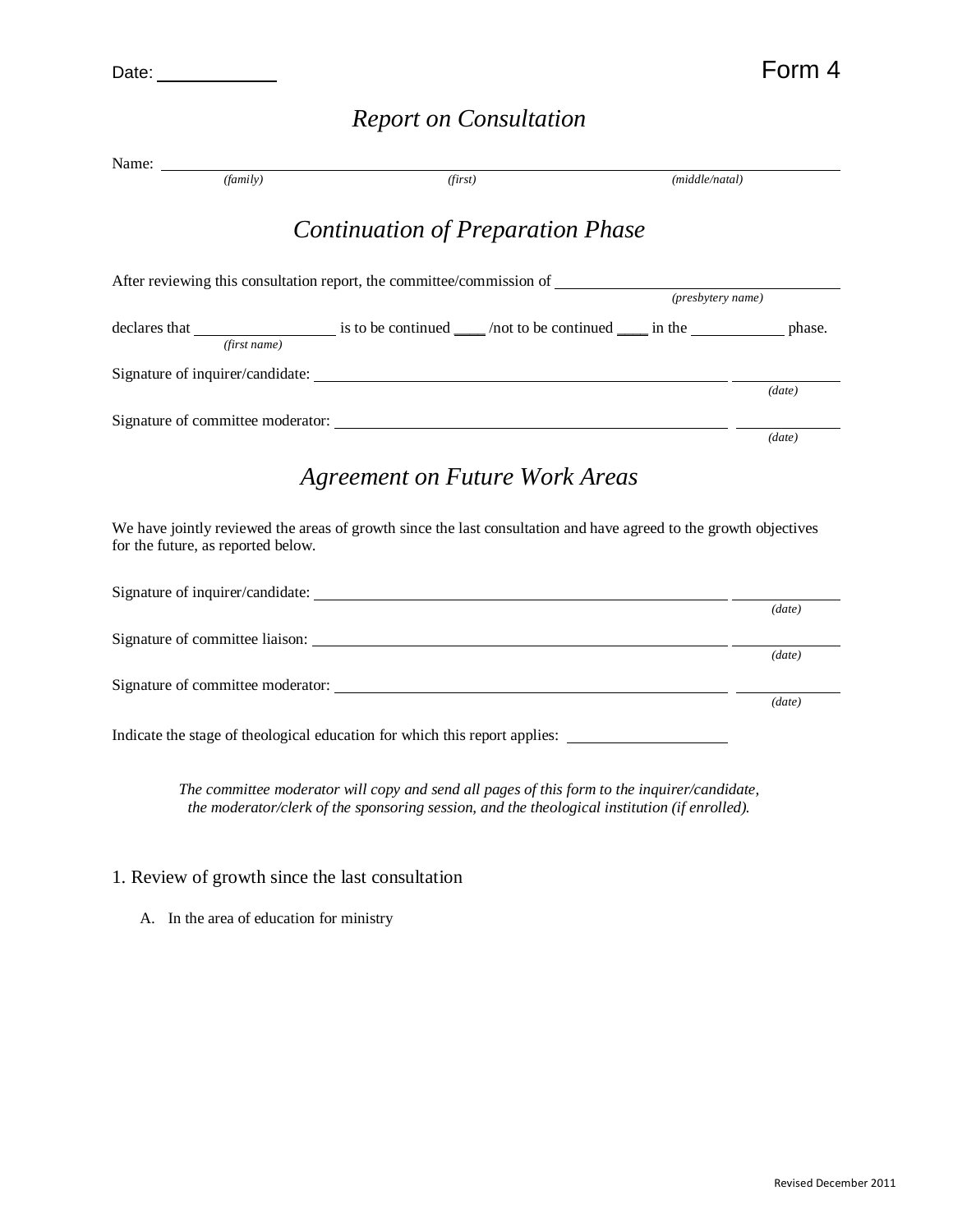B. In the area of spiritual development

C. In the area of interpersonal relations

D. In the area of personal growth

E. In the area of professional development